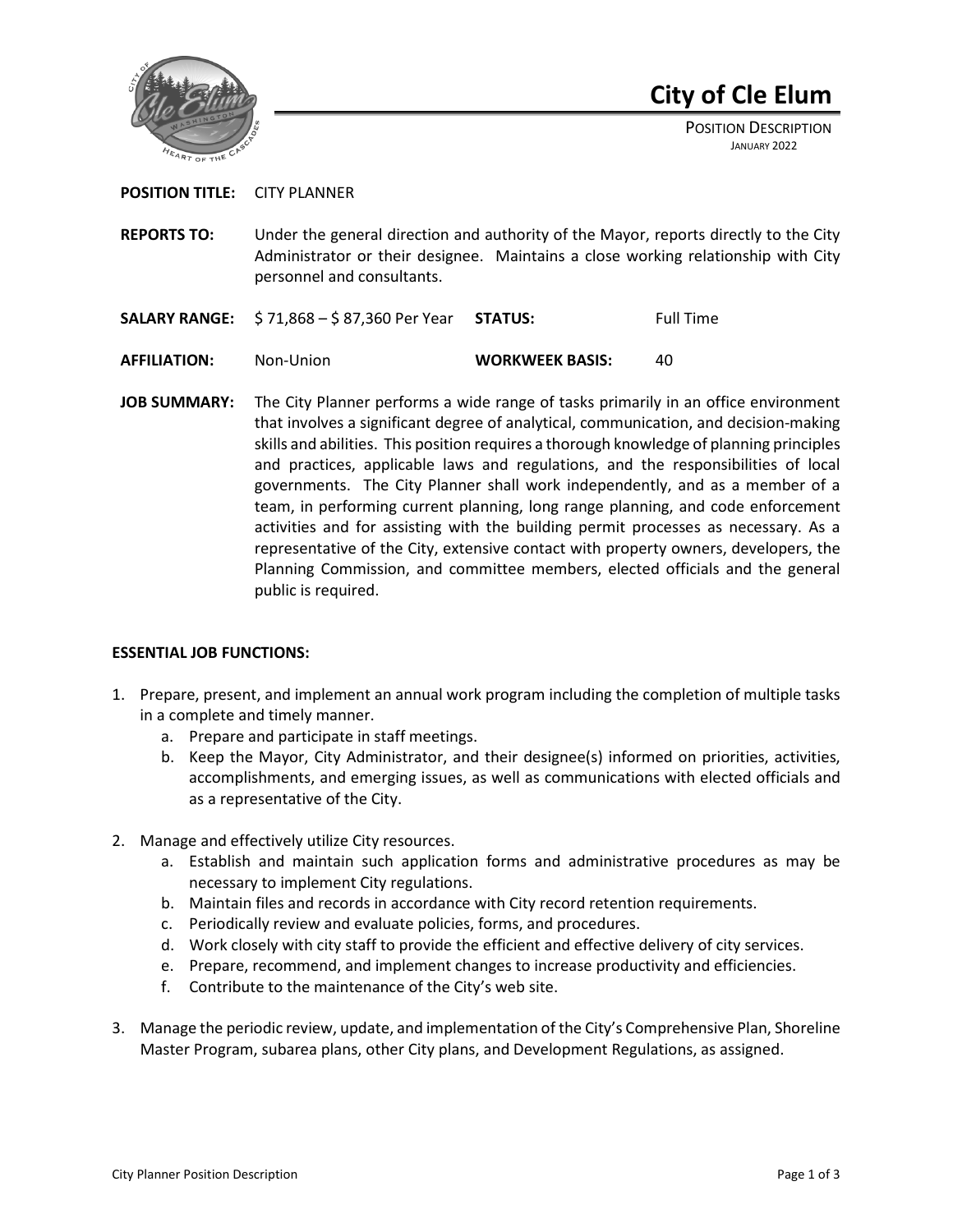- 4. Manage the review and approval of planning and land use applications in accordance with the provisions of the Cle Elum Municipal Code.
	- a. Interpret City ordinances, regulations, and requirements and determine the applicability of the Cle Elum Municipal Code to proposed projects and development activities.
	- b. Respond to public inquiries.
	- c. Conduct the required completeness and consistency reviews and make decisions on land use, shoreline, and related planning and land use applications, as assigned.
	- d. Work closely with the Building Official and Fire Chief to implement the International Building Codes as adopted by the city.
	- e. Serve as a SEPA Responsible Official or in a supporting role to the Designated SEPA Responsible Official.
	- f. Provide staff support for the issuance of other City permits and licenses such as business licenses and hauling permits.
- 5. Maintain effective working relationships with the County, the cities, towns, and special districts in the county, state and federal agencies, and Indian Tribes.
	- a. Represent the City in local, regional, and state-wide planning activities, as assigned.
	- b. Review and comment on land use applications and planning projects under review by local, state, and federal agencies.
- 6. Investigate and respond to potential violations of the Cle Elum Municipal Code.
- 7. Manage consulting contracts, coordinate the activities of City staff and consultants involved in land use planning activities, and provide staff support to planning projects, as assigned.
- 8. Research, prepare, and participate in the submission of grant applications and the management grant awards and contracts.
- 9. Maintain a professional level of understanding of current and emerging trends and planning issues.
- 10. Provide staff support to the Mayor, City Administrator, City Council, Planning Commission, and other boards, commissions, and committees, as assigned. Prepare and present summary reports on planning activities and emergent issues to the Mayor, City Administrator, City Administrator, and City Council.
- 11. Perform other duties as assigned by the Mayor, the City Administrator, and their designee(s).

## **NECESSARY KNOWLEDGE AND ABILITIES:**

## *Knowledge of:*

- 1. Principles and practices of city land use planning and permitting.
- 2. The Washington State Growth Management Act, Environmental Policy Act, Shoreline Management Act, and municipal land use, zoning, annexation, and subdivision ordinances.
- 3. Methods and techniques of effective technical report preparation and presentation and a basic understanding of the public information process.
- 4. Local government code enforcement principles, practices, and methods.